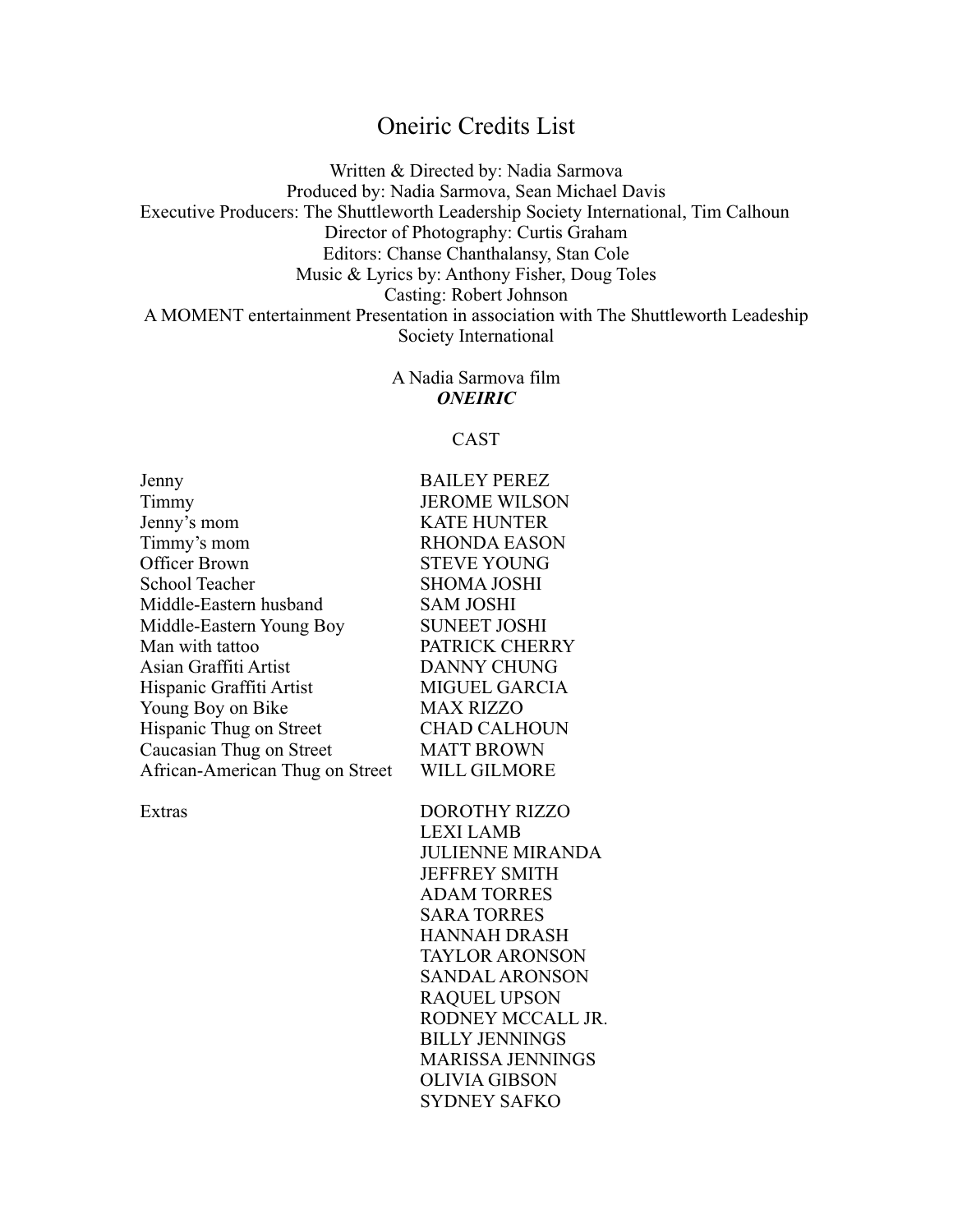DAIMEIONA WILEY SAVANNAH GRIZZAFFE CAITLIN SKINNER SOFIA WARSHOWSKY CAMERON YU MARISSA ESPINOZA

 $2<sup>nd</sup>$  Assistant Director KURT KAUTZ

Assistant Camera JOE BOYLAN Hair & Makeup VALERIE STAR Script Supervisor SANDRA COLE Music Editor DOUG TOLES Gaffer DAVE COOK

Behind-the-scenes Videographer JAYSON MATTEUCCI Catering MELISSA MASCOTO Production Assistant BEN VERHULST

1<sup>st</sup> Assistant Director SEAN MICHAEL DAVIS Camera Operator(s) CURTIS GRAHAM ERIK CURTIS Set Decorator **KRISTY BURCHARD** Script Consultant ROBERT JOHNSON Dialogue Coach PATRICK CHERRY Best Boy Grip PETER DIDINATO Grip(s) DOUG FENCLAW KENNY HEIDT GIO KOZIK

Digital Visual Effects by Tampa Digital Studios

Footage Courtesy of CNN Getty Images

Special Thanks to: MARY SHUTTLEWORTH CHIP JOHNSON TIM CALHOUN SANDRA COLE JAMES & KALINA PAGANO PATRICK CHERRY TJ COUCH SR. TJ COUCH JR. TAMPA BAY CONVENTION & VISITORS BUREAU KRISTA SOROKA LINDSEY NORRIS CNN IMAGE SOURCE BRIAN FULFORD JOHN ROBERT POWERS